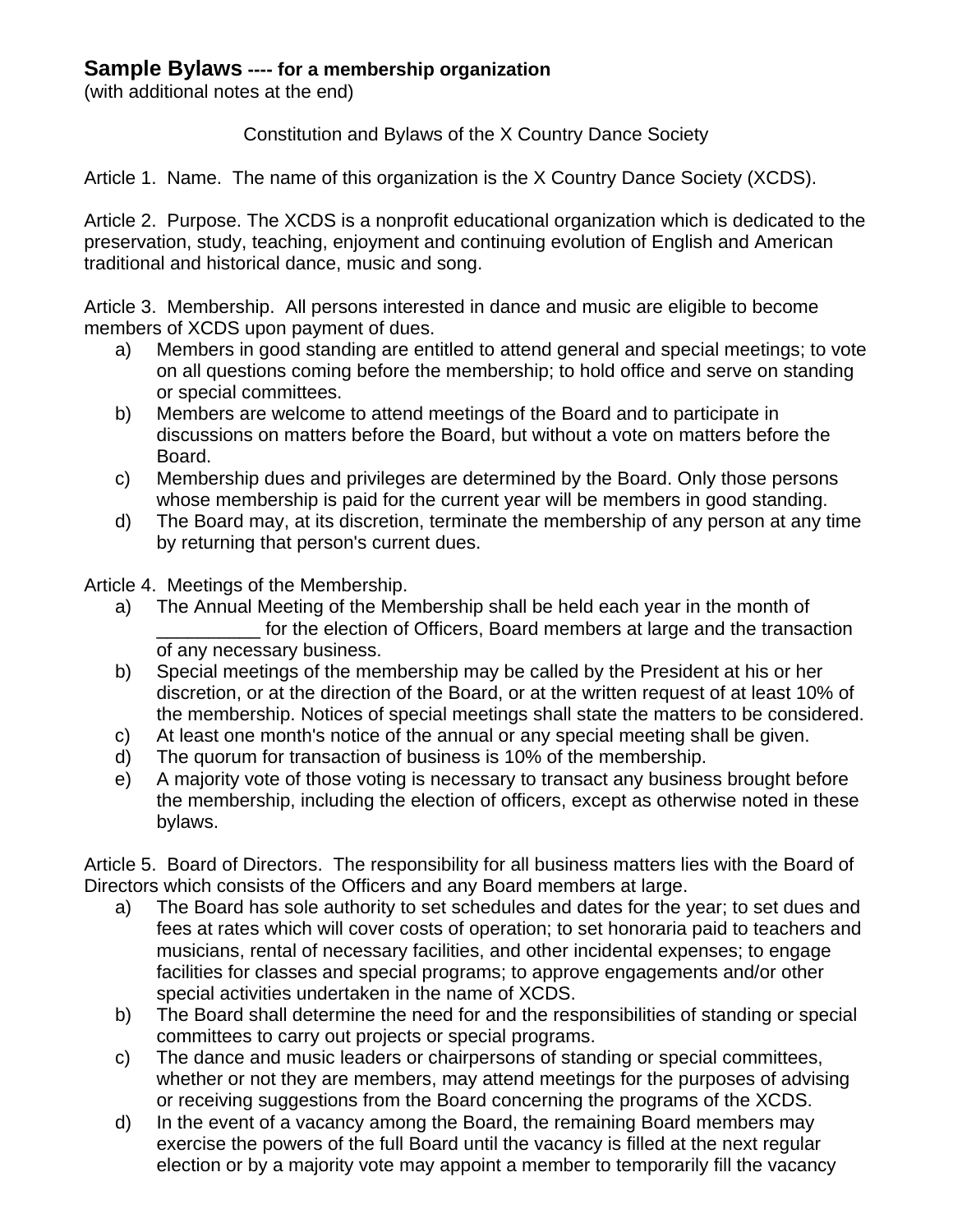until the next election.

- e) A member of the Board may be removed from office after reasonable notice and opportunity to be heard by a majority vote of the XCDS membership or by two-thirds majority vote of the entire Board.
- f) There may be 0 to 5 Board members at large. The actual number will be set by the Board and may be changed by majority vote of the Board.

Article 6. Meetings of the Board.

- a) The Board will meet a minimum of twice annually.
- b) The quorum for transaction of business is at least half of the Officers and Board members at large.
- c) A majority of those Board members present is necessary to transact any business brought before the Board.

Article 7. Officers. The Officers of the XCDS are President, Vice President, Secretary and Treasurer. Term of office is one year. Officers may not serve more than two consecutive terms, but may be reelected after the lapse of a year. Duties of Officers are:

President. The President is the executive officer responsible for the operation of the group. He or she presides at meetings, calls regular or special meetings of the Board or membership as needed, appoints the Chairpersons of standing or special committees.

Vice President. The Vice President acts as President in the absence or illness of the President and in the event of the President's resignation or incapacity to serve shall succeed to the office until the next regular election of officers. The President may delegate to the Vice President such official or other duties as may be necessary for the conduct of business.

Secretary. The Secretary keeps records and minutes of meetings; maintains an up-to-date list of members, attenders and subscribers; sends notices and flyers; receives and distributes information from other groups and organizations.

Treasurer. The Treasurer is responsible for the collection of dues and charges, for the disbursement of fees to musicians and teachers and for payment of authorized expenditures. The Treasurer advises the Board about the finances of the organization and assists in formulating the budgets for the regular and special activities. The Treasurer also prepares a yearly financial statement of operations.

Article 8. Election of Officers and Board members at large. Officers and Board members at large are elected at the Annual Meeting of the Membership and take office on (date or # days after election).

- a) Two months before the annual meeting, the President appoints a Nominating Committee of three or more members of XCDS, one of whom should be a member of the Board of Directors.
- b) The Nominating Committee reports its slate of nominees for existing vacancies to the membership one month prior to the annual meeting.
- c) Additional nominations may also be made by written petition of five members or from the floor at the annual meeting, provided the consent of the nominees has been obtained.
- d) A majority of those voting is required for election to office. In the event of a contested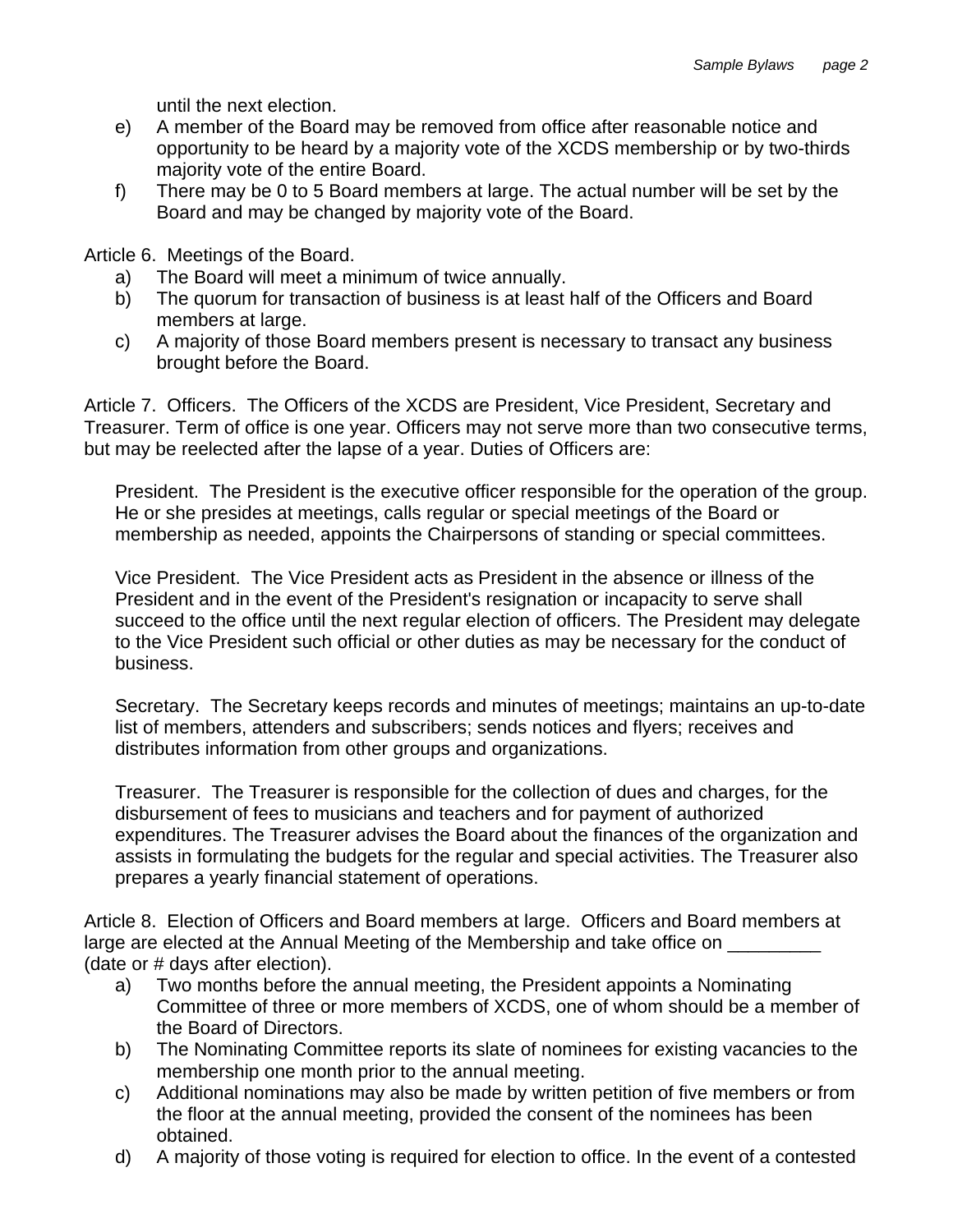election, paper ballots shall be used and tellers appointed to tally the results.

Article 9. Fiscal Year. The fiscal year of XCDS is January 1 through December 31.

Article 10. Amendments to the Bylaws. Amendments to these Bylaws may be made upon one month's written notice to members; this notice must state the proposed changes. A two-thirds majority vote of those voting is required for adoption.

Article 11. Special Notices re Tax Exemption.

- a) No part of the XCDS's assets or net earnings may inure to the benefit of private individuals. This does not preclude the payment of any reasonable fees for goods or services provided to the organization.
- b) In the event of dissolution of the XCDS, the groups's assets will be distributed to another nonprofit organization that is exempt under section 501(c)3 status of the Internal Revenue Code.
- c) The XCDS shall not as a substantial part of its activities attempt to influence, carry on propaganda or otherwise attempt to influence legislation except to the extent permitted by section 501(h) of the Internal Revenue Code.
- d) It is intended that the XCDS be entitled to exemption from Federal income tax under section 501(c)3 of the Internal Revenue Code and shall not be a private foundation as described in section 501(a) of the Code.
- e) The organization subscribes to the general purposes of The Country Dance and Song Society, Inc.

See also Additional Notes, page 4, and CDSS Statement of Purpose, page 5.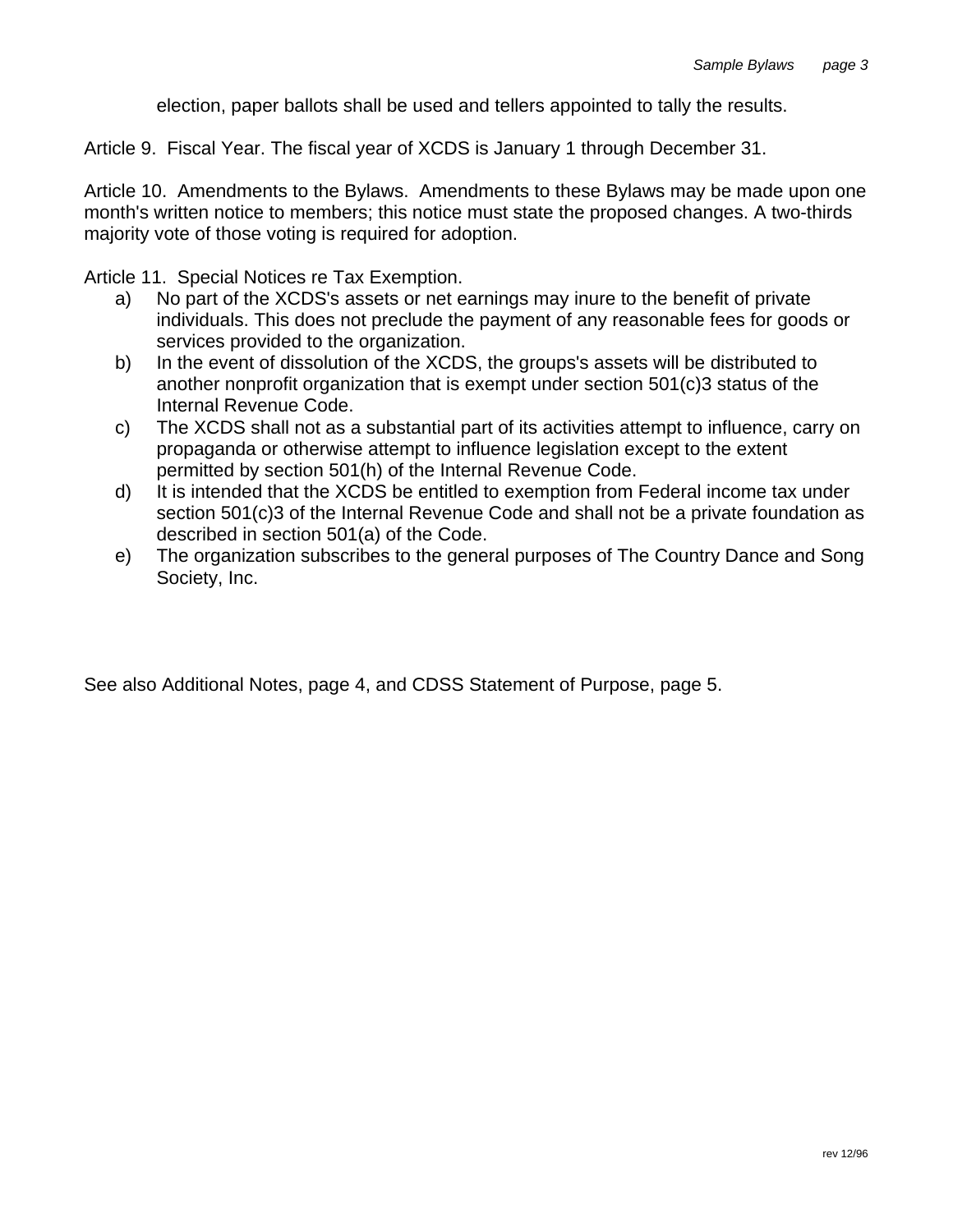## **Additional Notes to the Sample Bylaws**

Article 2: You may wish to expand upon or redefine the type of dance and/or music that you do. For instance, you may only be interested in the dance and music heritage of your region, or you may have vintage or swing dance programs. Or you may just want to say "folk" or "traditional" dance and music.

 Groups are welcome to list their affiliation with the Country Dance and Song Society. You could include it in Article 2 or elsewhere. Here is what some groups have said:

The XCDS is a member of the Country Dance and Song Society (CDSS) and operates under guidelines established by the Society as stated in the Addendum from CDSS's Articles of Organization, copy attached (*or,* The XCDS is a member of and supports the aims and goals of the Country Dance and Song Society as stated in the Addendum from CDSS's Articles of Organization, copy attached; *or,* The XCDS is affiliated with other organizations of like-minded interest, including the Country Dance and Song Society).

Article 3: You either have to be a membership organization or not a membership organization. It is important that you have some finite way of determining membership before the annual or any special membership meetings. If you have a membership organization the members must be responsible for voting in a clear majority of the Board. If you have a nonmembership organization, the Board votes itself in, and there may be a "membership" but it does not vote.

 Many groups list the privileges of membership (reduced admission fees, 1st class mailing of flyers) in their bylaws. We recommend you do NOT state privileges in the bylaws since they may change over time; instead, allow the Board to decide these matters. Member privileges could be listed on flyers or membership recruitment brochures.

Articles 3 through 8: You may think now that you don't want so much structure. The reality is, things change. In a few years' time your organizers may have moved on (new jobs, children, grad school). Bylaws not only state your purpose, they give the group a structure that enables the legal and business end of it to continue.

Article 7: For most groups, a term of office is one or two years, with a maximum number of terms served, as we have stated above. However, you may decide to let officers serve without limit or for longer terms or for a number of terms. The former is recommended for large or wellestablished groups.

Article 8: All Boards must have a broad base of support. We require that there be at least three unrelated people living at different addresses to provide this base of support.

Article 9: Having your fiscal year (FY) the same as the calendar year is, perhaps, the easiest to do; however, some groups have a FY from June 1-May 31 or September 1-August 31, corresponding to their dance season. You are not obligated to follow CDSS's FY to be under the group exemption.

rev 9/95